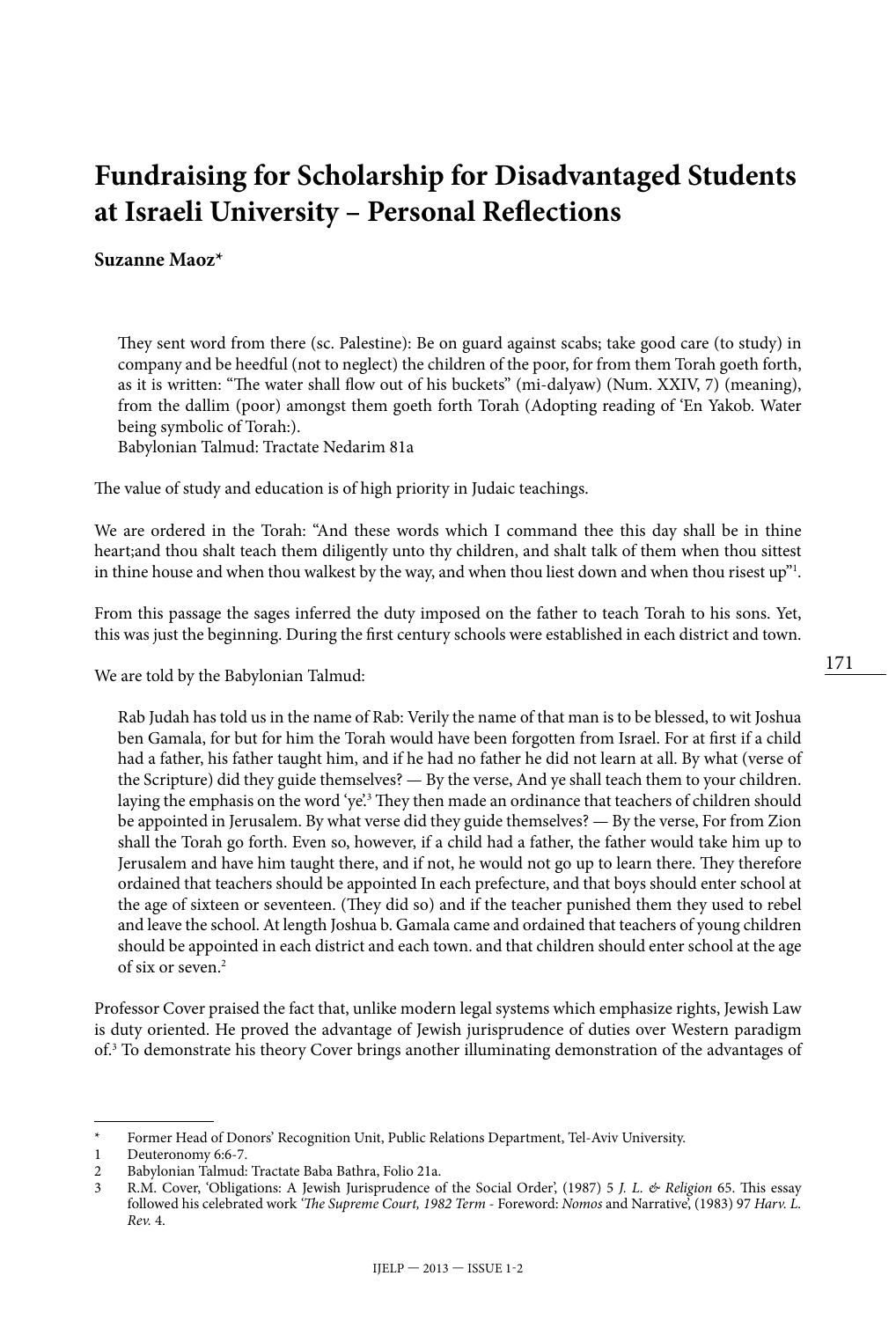Jewish jurisprudence of duties over Western paradigm of rights in his essay.4 Cover refers to the 'right of education', in American law, and concludes that 'taken alone it only speaks to a need'.5 This is so since 'it is not even an intelligible principle unless we know to whom it is addressed'.6 'Jewish legal materials', on the other hand, 'never speak of the right or entitlement of the child to an education'. Yet, Jewish law imposes an 'obligation incumbent upon various providers' – the father, the teacher, the wealthy and the community as a whole – 'to make the education available'. In such a system, the right to education is not declared, yet it is guaranteed.7

Organized schools were established throughout history wherever Jews resided, from early childhood [*heder*] to academies of higher Torah education [*Yeshivot*]. Yet, the free education did not solve the difficulties. The academies were established in Jewish centers and students had to move there from near and far. Many of them came from poor families, who could not support them. On the other hand the academies did not supply full board for the students. The solution was by having the students being fed by wealthy members of the community. Usually a student would be maintained each day by another family. This came to be known in *Yiddish* as *Tage easen* [eating days].

This background seems promising for fundraising for scholarships for disadvantaged students. However, during my work as Head of Donors Recognition Unit at the Public Affairs Department at Tel-Aviv University I faced challenges. Benefactors of the university would tend to donate money for erecting buildings where the fruit of their donation would be recognized and their contribution recognized. On the other hand the fruits of donations to support disadvantaged students have no physical monument.

I therefore came to the understanding that it is the personal relations between the benefactor and the recipient that should be natured. When doing so the reward for the donor would be even greater. Rather than donating concrete and mortar [and after all the buildings are erected to serve the students] the donor would get immediate satisfaction by realizing how his generosity indeed contributes to the academic achievement of a disadvantaged student.

During my involvement in these activities I noticed that hard as it may be to enlist donations for supporting disadvantaged students the main challenge is to ensure that the contributions will not be a one-time event. This could be achieved by exposing the face behind the receiver of the scholarship. I therefore insisted that the recipients should communicate with the donors. I encouraged them to send personal letters where they described themselves, their families, their background and their aspirations. I encouraged the students to keep these relations and get the donors involved with their advancement. Such letters made the donations more personal and were rewarding for the donors. When a donor would come for the Board of Governors annual meeting he or she would look up "his" students. I did find out that such intimate relationships encourage continuing support.

An outstanding example is that of the Colton couple. They are of the greater supporters of Tel-Aviv University. Among other donations they established a fund to support doctoral students. One of "their" students came from the Law School. She kept her ties with them throughout her brilliant career. When reaching the status of full professor she became an incumbent of the Colton Chair. Soon afterwards she was elected Dean of the Law School and after just two weeks as Dean she was nominated to the Supreme Court of Israel. The Coltons were involved in all stages of her career. I have no doubt that

<sup>4</sup> R.M. Cover, 'Obligations: A Jewish Jurisprudence of the Social Order', (1987) 5 *J. L. & Religion* 65. This essay followed his celebrated work *'The Supreme Court, 1982 Term* - Foreword: *Nomos* and Narrative', (1983) 97 *Harv. L. Rev.* 4.

<sup>5</sup> *Id.*, at 71.

<sup>6</sup> *Id.*

<sup>7</sup> *Id*. *Cf.* H.C. 1/67 *Mashi'el v. Minister of Education and Culture*, 21(3) *P.D.* 384, 387; N. Rakover, *Modern Applications of Jewish Law*, 2 vols., (Jerusalem, 1992), I, 228, 229, *per* Kister J.: 'The Jewish people recognized the duty of parents to educate their children… as well as the duty of the public to set up schools for children… among Jews a parent had the right to demand proper education for his young children and the public authorities were under an obligation to make suitable arrangements. See, further, Asher Maoz, "Can Judaism Serve as a Source of Human Rights?", 64(2004) *Heidelberg Journal of International Law* 677, 585-86.